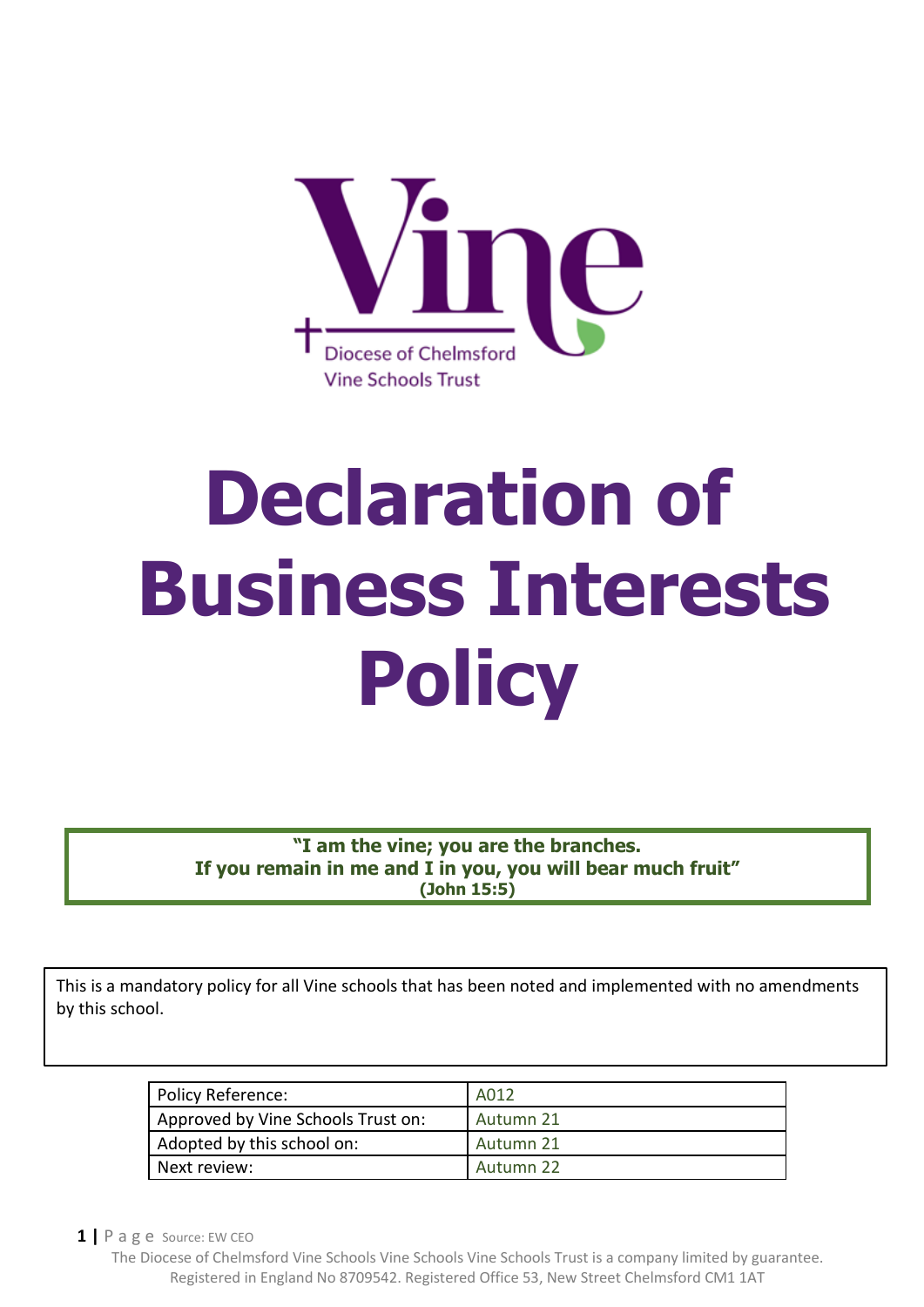

## **Vision & Values**

**V Valuing every person I Inspiring great teaching N Nurturing academic excellence and Christian Character E Excelling, unlocking great potential**



**2 |** P a g e Source: EW CEO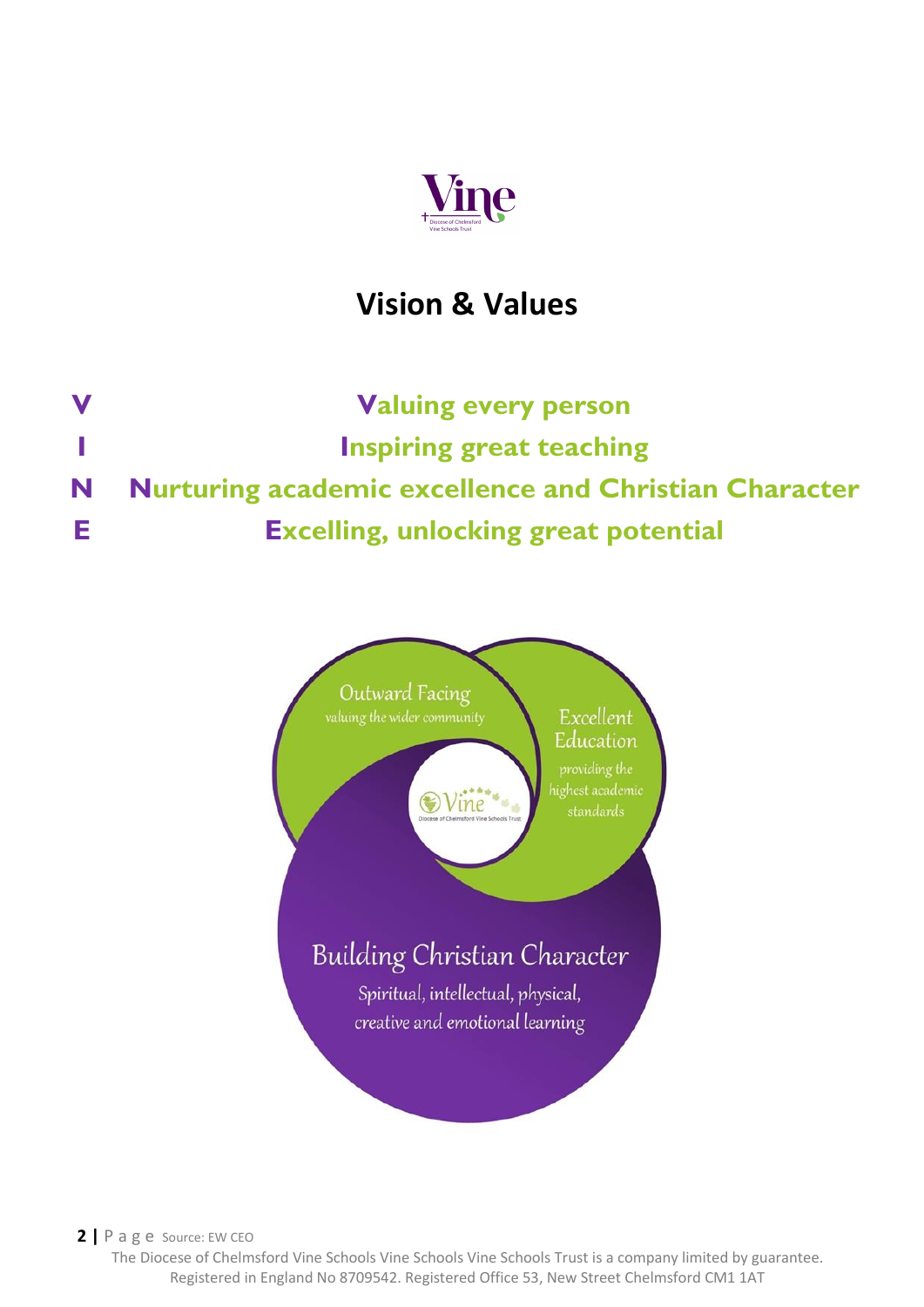#### CONTENTS PAGE NO: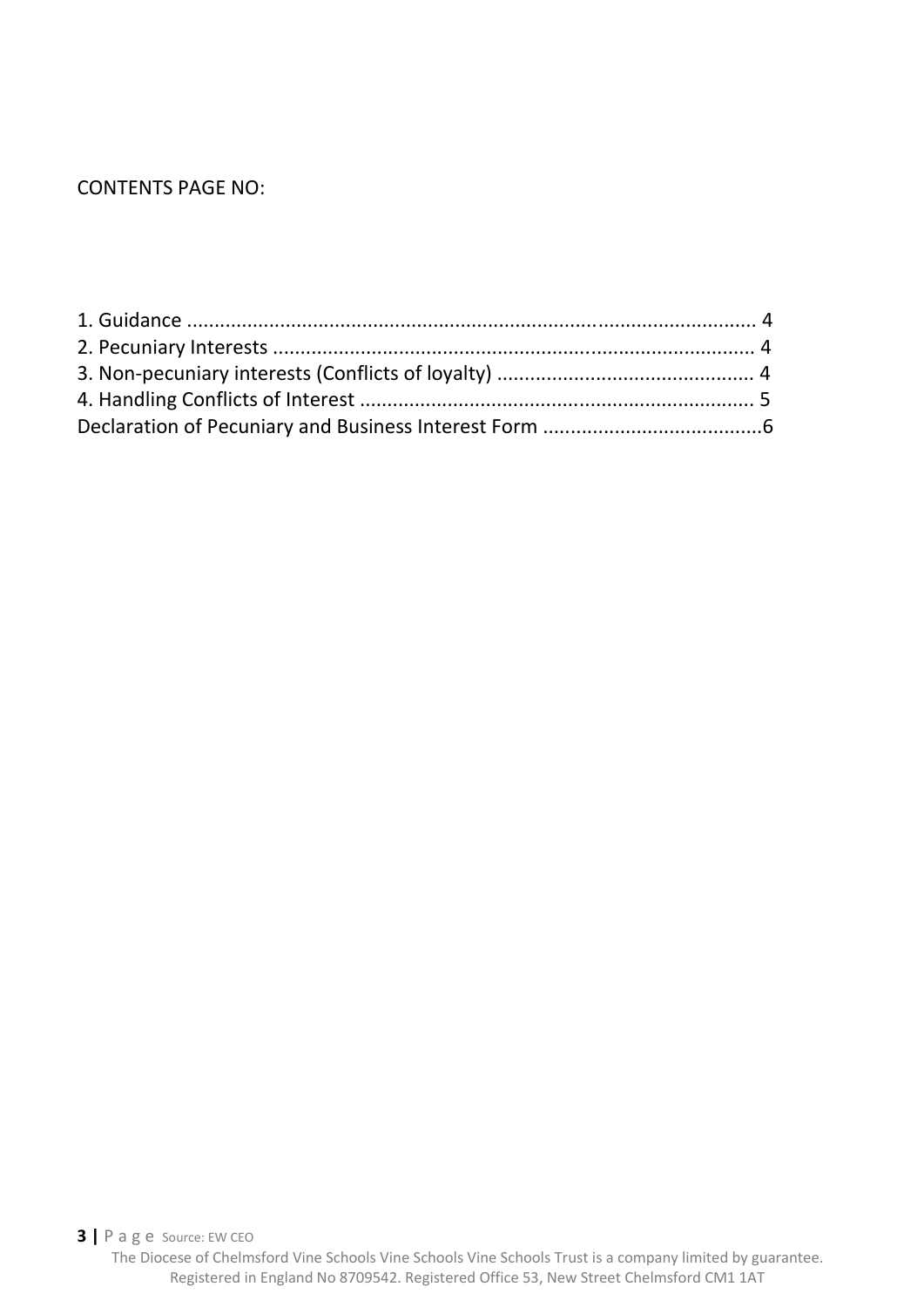#### **1. Guidance**

1.1 Directors and Local Governors have a legal duty to act only in the best interests of their academies. Where a situation arises in which they cannot do this due to a personal interest, steps must be taken to identify, record and ultimately prevent the conflict.

1.2 In the declaration below, you must provide details relating to:

1.2.1 Your ownership or partnership of a company or organisation which may be used by the trust/academy to provide goods or services,

1.2.2 Goods or services you offer which may be used by the trust/academy,

1.2.3 Any close relationship you have to someone who satisfies either of the above,

1.2.4 Any close relationship you have to someone who is employed by the trust/academy. 1.3 Declaring your conflicts of interest is a legal requirement within the Articles of Association and Academies Financial Handbook. Making an annual declaration does not remove your requirement to make a verbal disclosure at every meeting and temporarily leave the meeting, where the interest is relevant to something being discussed.

#### **2. Pecuniary Interests**

2.1 Directors and Local Governors should not participate in any discussions in which they may directly or indirectly benefit from a pecuniary interest, except where the articles of association allow participation.

2.2 A direct benefit refers to any personal financial benefit and an indirect benefit refers to any financial benefit you may have by virtue of a relationship to someone who stands to gain from a decision of the Trust Board/Local Board/Local Governing Body. Both direct and indirect interests must be declared.

### **3. Non-pecuniary interests (Conflicts of loyalty)**

3.1 There may be a non-pecuniary interest whereby a Director/Local Governor does not stand to gain any benefit but a declaration should still be made. For example, this might be where a Director/Local Governor has a family member working in the academy or another Vine Academy. While the Director/Local Governor might not benefit personally, their judgment could be impaired if something was brought up that would affect or benefit the family member.

### **4. Handling Conflicts of Interest**

4.1 The Trust Board/Local Board/Local Governing Body must make a decision as to whether or not they should take steps to remove the conflict by:

4.1.1 Not pursuing the course of action it relates to; or

4.1.2 Proceeding with it in an alternative way which does not give rise to conflict; or

4.1.3 Not appointing the Director/Local Governor in question or seeking to secure their resignation.

4.2 In the minutes of the meeting, the following must be recorded:

4.2.1 The nature of the conflict,

4.2.2 Which Director(s)/Local Governor(s) it relates to,

- 4.2.3 Whether a declaration was made in advance of the meeting,
- 4.2.4 An overview of what was discussed,

**4 |** P a g e Source: EW CEO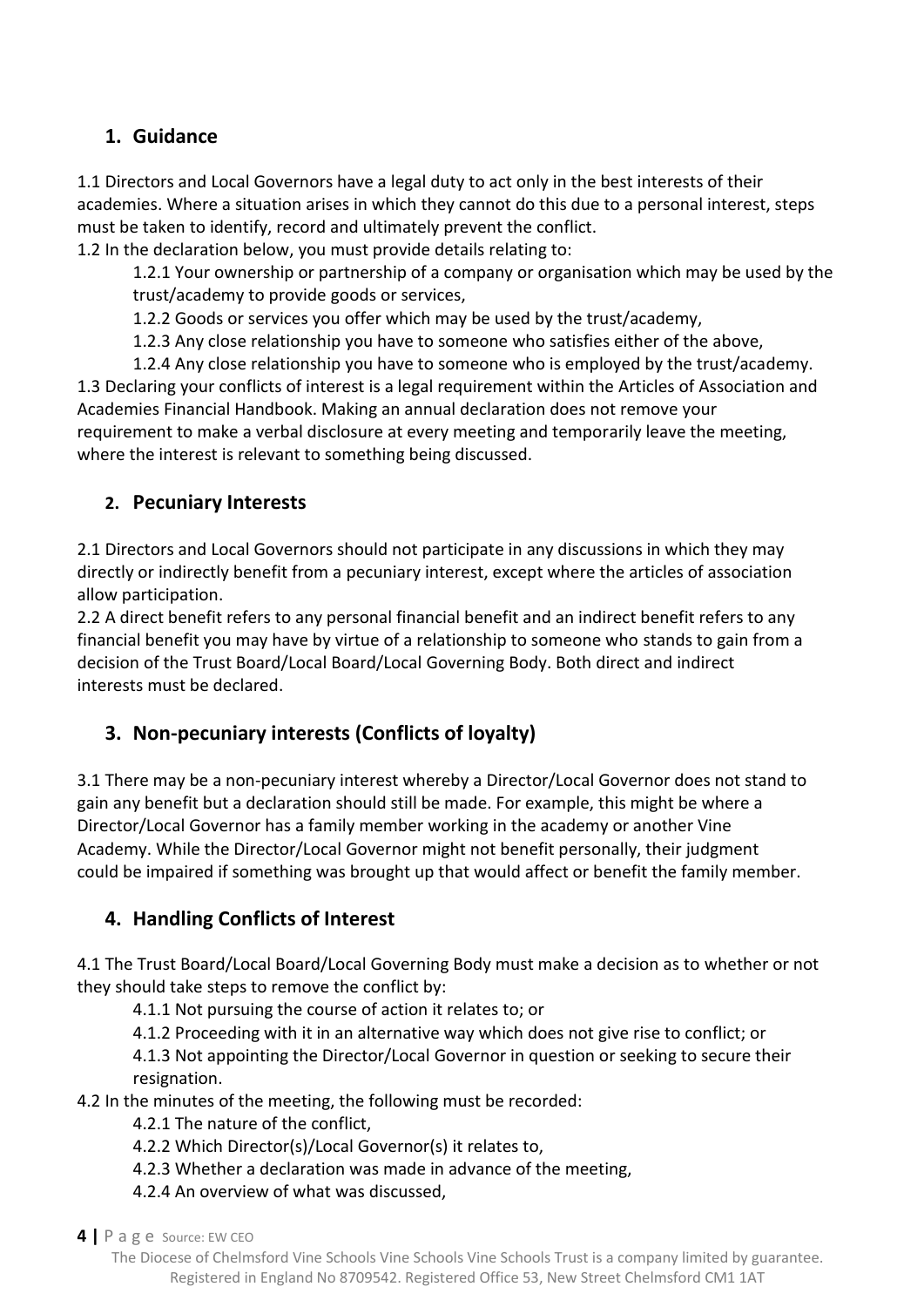4.2.5 Whether the Director(s)/Local Governor(s) withdrew from the meeting,

4.2.6 How Directors/Local Governors made the decision in the best interests of the Trust/Academy.

4.3 The Academies Financial Handbook requires a register of pecuniary and business interests to be kept. The register must be reviewed annually by the clerk to the Trust Board/Local Board/Local Governing Body but any new interest or ceased interest, must be reported to the clerk as and when they occur. Upon completion, this signed form must be given to the clerk whose responsibility it is to keep a register of all interests, review it annually, forward the register to the Vine Central Team (compliance@vineschoolstrust.org) and posted on the trust/academy website. The NGA's model conflict register on the NGA's website. 4.4 In addition Directors/Local Governors are expected to give a verbal declaration prior to ever

meeting.

4.5 The Charity Commission has produced guidance on dealing with conflicts of interests which may be useful.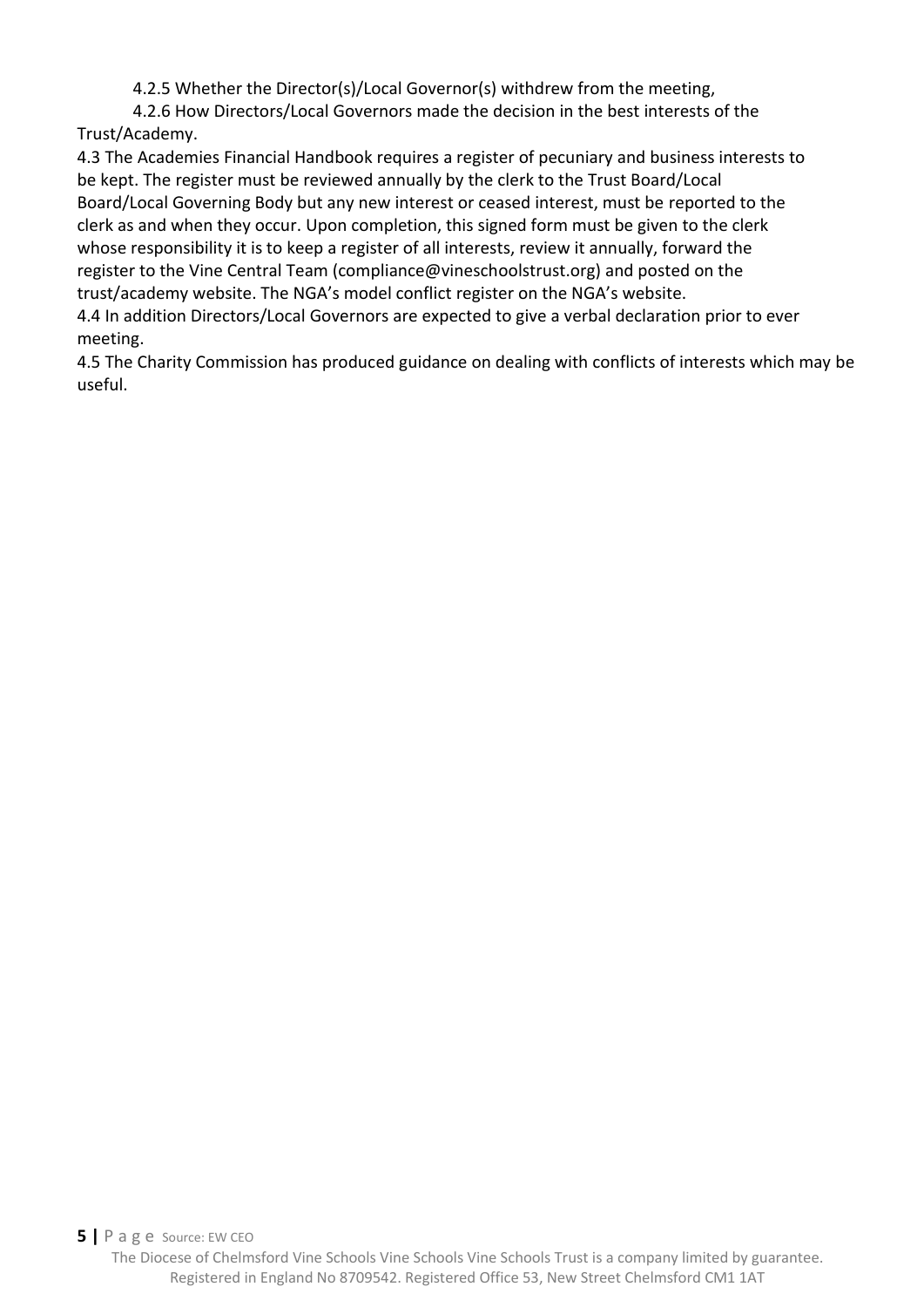#### **Declaration of Pecuniary and Business Interest Form**

#### **Name: School: Position:**

I, the above named person, declare as a Director/Local School Board member of the Diocese of Chelmsford Vine Schools Trust, attached to the above named academy, that I hold the following pecuniary, business and/or personal interest(s):

| <b>Pecuniary interests</b>              | Please provide details of the interest |
|-----------------------------------------|----------------------------------------|
| <b>Current employment</b>               |                                        |
|                                         |                                        |
| Businesses (of which I am a partner or  |                                        |
| sole proprietor)                        |                                        |
| Company directorships - details of all  |                                        |
| companies of which I am a director      |                                        |
| Charity trusteeships - details of all   |                                        |
| companies of which I am a trustee       |                                        |
| Membership of professional bodies,      |                                        |
| membership organisations, public        |                                        |
| bodies or special interest groups of    |                                        |
| which I am a member and have a          |                                        |
| position of general control or          |                                        |
| management                              |                                        |
| Gifts or hospitality offered to you by  |                                        |
| external bodies while acting in your    |                                        |
| position as a governor/trustee and      |                                        |
| whether this was declined or accepted   |                                        |
| in the last 12 months                   |                                        |
| Contracts offered by you for the supply |                                        |
| of goods and/or services to the         |                                        |
| trust/academy                           |                                        |
| Any other conflict                      |                                        |
|                                         |                                        |

The Diocese of Chelmsford Vine Schools Vine Schools Vine Schools Trust is a company limited by guarantee. Registered in England No 8709542. Registered Office 53, New Street Chelmsford CM1 1AT